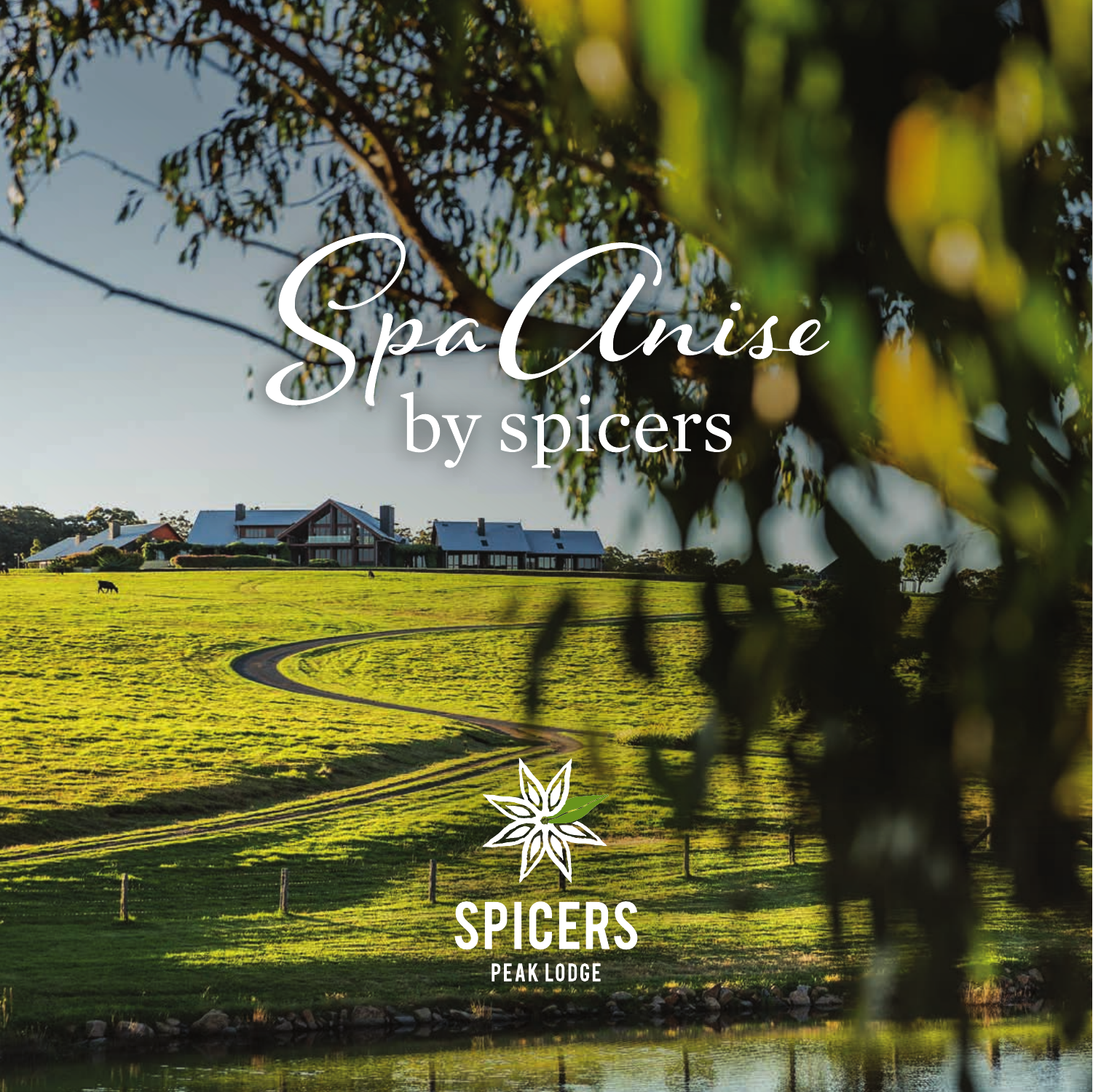

Spa Anise

*Spa Anise uses the Australian brand Waterlily and its sister brand Spaceuticals. Each product is hand crafted in their botanical laboratory in Brisbane embracing the principles of fresh batched beauty. Waterlily's heritage of slow skincare ensures that ingredients are nurtured from paddock to finished product to maintain the intensity and activity of each vital nutrient. Clean, green, transdermal and intensive to deliver visible results.*

Spa Anise at Spicers Peak Lodge is a beautiful, purpose-built mountaintop spa retreat with specially designed single and double treatment rooms, a plunge spa pool on the deck and relaxation lounge with open stone fireplace. It's the perfect way to unwind after a day spent exploring the natural beauty of the countryside.



### PEAK SIGNATURE

Full body massage, foot treatment and scalp ritual Indulge in a voyage of the senses. Start with a signature scented hot towel compress on your feet followed by a bamboo and spearmint foot scrub. You will then be guided into deep relaxation with our flowing full body massage and a foot massage with a gingko foot balm. Your treatment will be finished with a deeply nourishing and soothing scalp treatment using an infused orange hair mask. Guaranteed to leave you in a state of bliss.

1.5 hours - \$280 pp

### MOUNTAIN ESCAPE Back exfoliation, full body massage, foot treatment, facial and scalp ritual

A revitalizing therapy to fully pamper you from head to toe. This holistic treatment begins with a foot hot towel compress and foot scrub, then we move our way up for a ginger glaze salt back scrub. Melt away your stress and tension with a relaxing full body massage with your chosen Waterlily body bath oil serum. Your mountain escape journey continues with a tailored facial treatment designed to deeply cleanse, plump, smooth and hydrate the skin. Complete the experience with soothing scalp massage infused with an orange hair balm.

2 hours - \$340 pp



## Signature experiences

## **WATERLILY**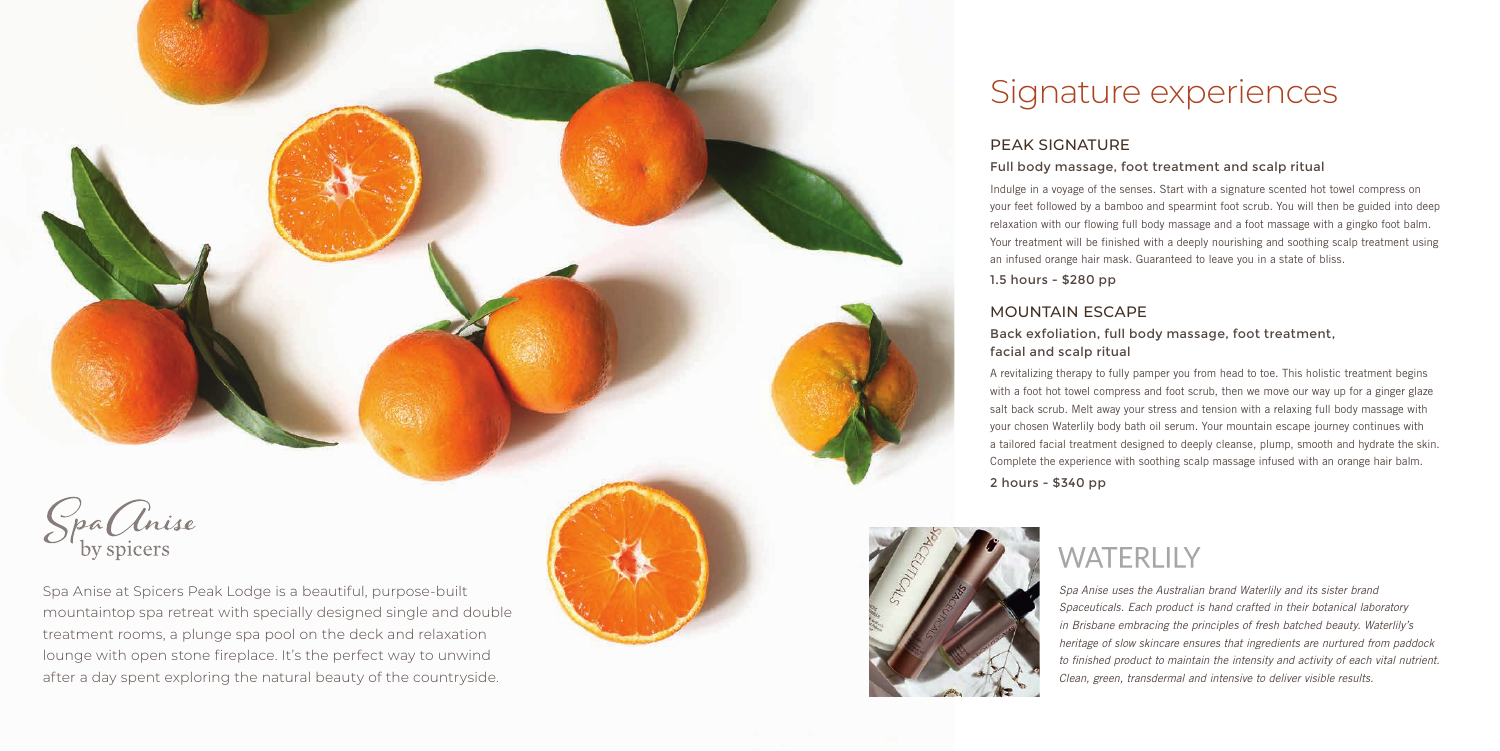Facial, hand and foot treatment and scalp ritual An anti-ageing facial treatment rich in essential oils and active botanicals designed to visibly transform, heal and replenish the skin. While skin is being purified and hydrated, your hands and feet are treated with soothing scrubs and massage using spearmint, ginkgo, bamboo and vitamin extracts. Your ritual of serenity is complete with a scalp massage infused with an orange hair masque.

1.5 hours - \$260 pp

### SKIN HYDRATE FACIAL

rejuvenate your skin.

A deeply nourishing and replenishing collagen enriching facial, packed with micro nutrients and floral and plant extracts to visibly smooth fine lines, repair and transform the skin. A tailor-made treatment infused in vitamin C, fruit acids and protein that will restore and

1 hour - \$200 pp

### SKIN RENEW FACIAL

A transformative skin ritual designed to rebalance and recondition dull and tired looking skin. Layered with Omega essential plant extracts, fruit enzymes, berries and refined citrus that will leave your skin looking bright, luminous, refreshed and revitalised.



1 hour - \$200 pp





### AROMA TOUCH

Harmonise your body's senses with this calming relaxation massage using a blend of pure botanical essential oils. Light to medium pressure will soothe aches and pains, ease nervous tension and promote healing, leaving you feeling blissful and relaxed. This is the perfect way to unwind.

1 hour - \$200 pp / 1.5 hours - \$260 pp

### BODY RESTORE

An energising, firmer style of massage, infused with blended healing oils to facilitate muscle recovery and rebalance energy and flow. Your skilled massage therapist will tailor your treatment with deep pressure and muscle release techniques to target sore and tight muscle areas. A revitalizing treat for your body and mind.

1 hour - \$220 pp / 1.5 hours - \$280 pp

### KAHUNA STONE THERAPY

A holistic full body therapeutic massage using hot basalt stones in synergy with rhythmic Hawaiian lomi-lomi techniques to release healing energies deep into the muscles. This treatment is deeply restorative to ease tension and mental stress, a calming sensory experience to harmonise life synergies to flow freely throughout the body, mind and spirit. 1.5 hours - \$280 pp

### PREGNANCY MASSAGE

### A specialised therapy for expecting mothers

A calming and soothing full body massage to gently nurture and ease tension in sore areas during pregnancy. Available in second and third trimester only.

1 hour - \$200 pp



### WATERLILY DELUXE FACIAL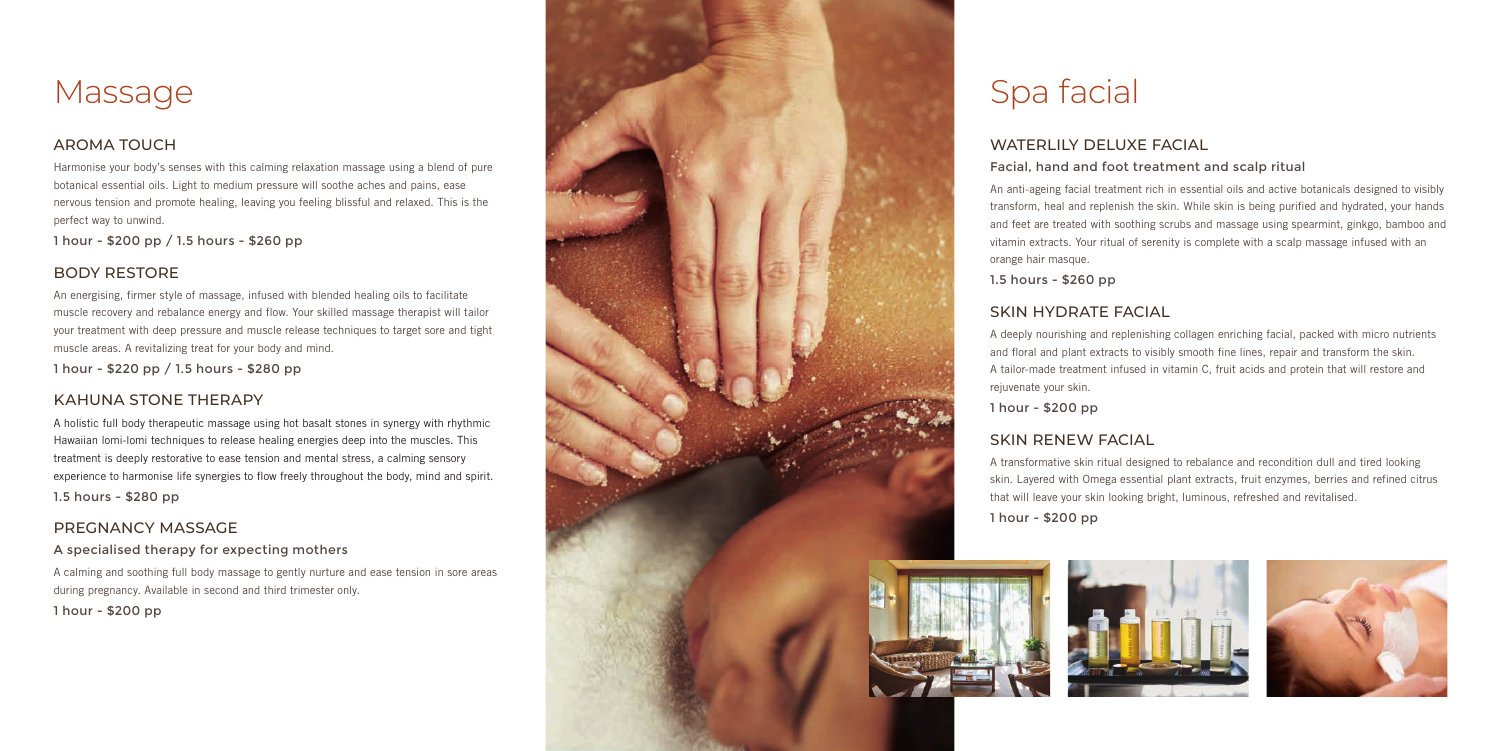## Spa packages

SPA GETAWAY Express massage and petit facial 1 hour - \$200 pp

A spa treatment that combines a massage in the areas you need it most with an express facial designed for all skin types. Walk away with a fresh and renewed healthy glow.

### PEAK LODGE RITUAL Hot stone back massage, petit facial, scalp and foot treatment

Your adventure begins with a soothing foot hot towel compress followed by a bamboo and spearmint foot scrub. Deeply immerse yourself in an experience of muscle melting proportions. A hot stone massage will work its magic on tight, tensed back muscles. Your journey continues with a facial designed to brighten, nourish and revitalize skin before a soothing scalp treatment with orange infused hair balm leaving you relaxed and enriched. 1.5 hours - \$280 pp

Let us pamper you with our ultimate spa journey. This deeply therapeutic treatment begins with a full body exfoliation and body mud wrap with a soothing scalp massage. Then indulge with a relaxing full body massage with rich blended body oil serum followed with a decadent Waterlily facial to hydrate and rejuvenate your skin for a soft and supple feel. Yield to the ultimate renewing, invigorating and grounding experience through the richness of nourishing pure essential oils.

### THE PEAK RETREAT Full body scrub and wrap, full body massage, facial and scalp ritual

2.5 hours - \$460 pp

Add to your bliss. Select one of our main treatments and add some 'extra spice' to enhance your spa escape, or choose one of these treatments as a standalone experience.

30 mins - \$80 per each additional treatment Standalone - \$120 pp

### FABULOUS FEET

Complete your spa experience with a relaxing foot massage. Bamboo and spearmint exfoliates and invigorates the skin, followed by a nourishing ginkgo and shea nut balm to hydrate.

### PETIT SPA FACIAL

An express facial designed to offer a quick pick-me-up to brighten, nourish and revitalise using pure cold pressed plant oils, fruit extracts, French clay and a hydrating infusion of essential oils.

### HEAD IN THE CLOUDS

A relaxing face and neck massage is followed by a pure botanical hair treatment and scalp massage to restore a supple mind and hair that shines. Delivering intense conditioning to revitalise damaged hair with a blend of jojoba, hazelnut and apricot oil fortified with marine collagen, mineral rich French clay and pro vitamin B5.









## 'Extra spice'